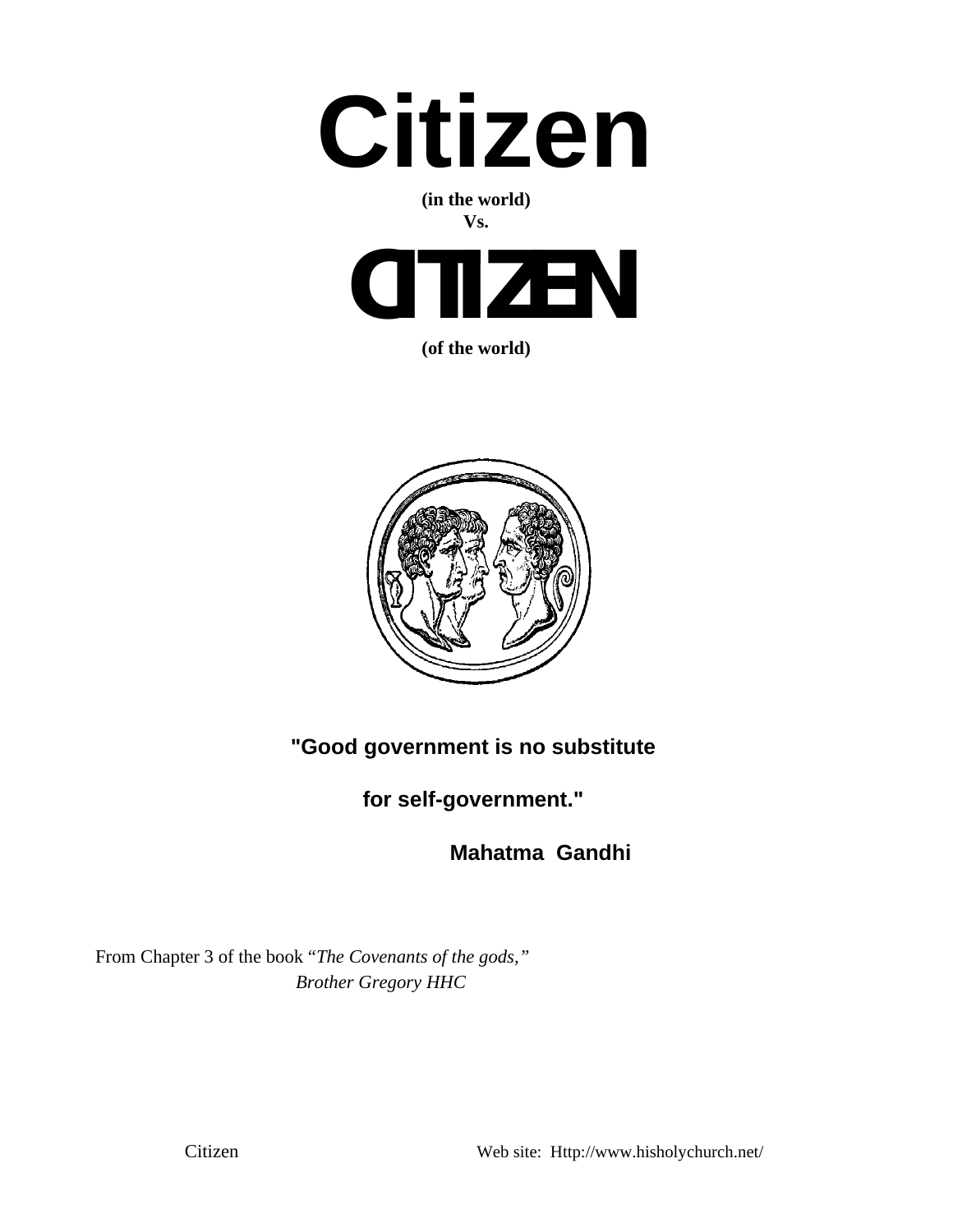**Man's basic need for government** stems from his inability to govern himself. According to the beliefs that have come down to us from antiquity, man should be governed by his Divine Creator who wishes to write His laws upon man's minds and upon man's hearts. But history clearly shows, from Saul to Caesar and Harold to Bill, that men, in general, have always rejected such a seemingly abstract spiritual relationship with their Creator. They have often opted for a more secular form of government, finding an imagined stability in laws and statutes, whether written upon stone or parchment, and the charismatic personalities of the world with the comfort of their seducing promises of success, affluence, and indulgence.

# *"Nay; but we will have a king over us;" (Samuel 8;19)*

In the time of Samuel, men begged for a king, but they were not so arrogant as to believe that they had the personal wisdom to choose their own leader. Men have often relied on the divine right of kings to make such decisions with an occasional bloody war or revolution to sway and influence and divert succession in one direction or another.

Today, we have molded with our own hands a government according to our own personal image of perfection, to exceed all others in comprehensive scope, political, and economic totality, and individual allegiance. But when something goes awash in the proverbial political sandbox, it is always the other guy who is to blame.

It would be convenient for our pride and the comfort of our conscience to blame the assumed or supposed acts of tyranny by government and its bureaucracies totally on their usurpation of the law, but would that be true? Would that be honest? Would that be just? After all, if it is lawful to do with our own what we will, then is it not lawful for government to do with its own what it wills?

### **"If we will not be ruled by God, then we will be ruled by tyrants." <sup>1</sup>**

In order to understand government, it would obviously be important to understand the origin of man's relationship to it. There are many ways to approach the subject, and many words that should be examined, in order to comprehend the nature of the union of man and government.

To begin, let us examine a few words that are commonly misused, under the assumption that we understand them. In Webster's, there are numerous definitions for the word "citizen". A citizen was "formerly, a native or inhabitant especially a freeman…" The word can be used "loosely, a native, inhabitant or denizen [an inhabitant or occupant] of any place." But a citizen may also be "a member of a state or nation."<sup>2</sup>

The words "person" and "individual", which are found in The Volume Library's<sup>3</sup> list of most frequently misused words. The word "individual" "should not be used in the mere sense of person. The word is correctly used in 'Changes both in individuals and communities.'" An individual can be considered on the same level as a community, or at least separate from it, while a person is a "member" of a community and, therefore, an intricate part of it.

"Every person is a man, but not every man a person,"4 and, "Man (homo) is a term of nature; person (persona), of the civil law,"<sup>5</sup> clarifies this distinction.

There are several other distinctions that should be understood when using the word "citizen".

"The term 'citizen' is distinguishable from 'resident' or 'inhabitant.' One may be a citizen of a state without being an inhabitant, or an inhabitant without being a citizen."

<sup>1</sup> William Penn.

<sup>2</sup> All quotes end of page 1. Webster's New World Dict. pp.267 & 392.

<sup>3</sup> Published Educators Association. Abram Brubacher, Ph.D. Pres.N.Y.St. Col. for Teachers, Author Spirit of America, etc.

<sup>4</sup> Omnis persona est homo, sed non vicissim.

<sup>5</sup> Homo vocabulum est; Persona juris civilis. Calvinus, Lex.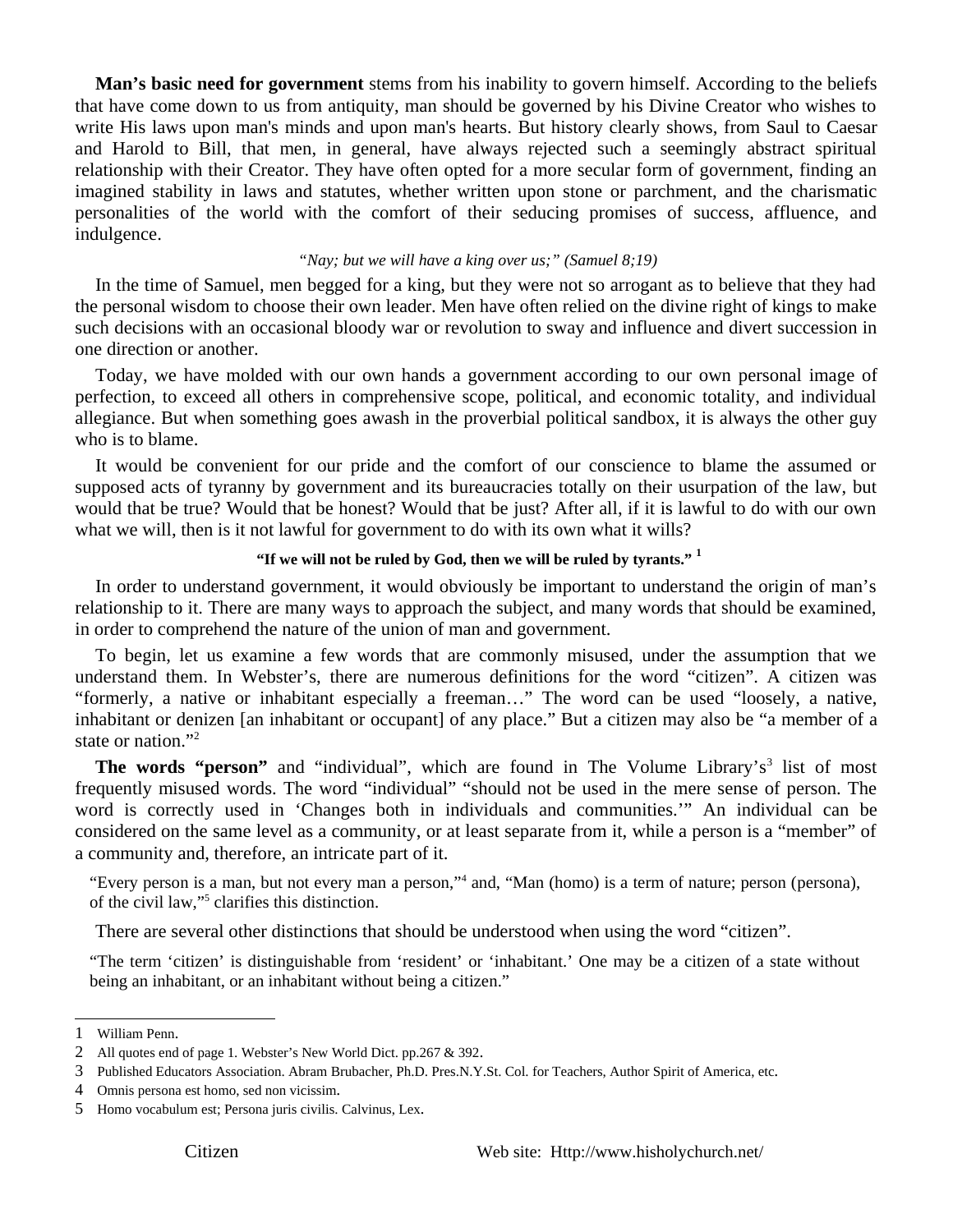"Often the terms 'citizen' and voter are confused. A voter is a person who is allowed by law to take part in the government. A citizen is a member of the nation. A citizen of the United States is a member of the large society which we call the United States of America."

"In the United States citizenship is defined in the fourteenth amendment to the Constitution as: 'All persons born or naturalized in the United States and subject to the jurisdiction thereof are citizens of the United States and the States wherein they reside.'"6

"I believe in the United States of America as a government… whose just powers are derived from the consent of the governed: a democracy in a republic."<sup>7</sup>

The United States Federal Government is a political society, existing within the extended jurisdictional authority or dominion of the original Republic or Republics. The largest portion of the Republics' original authority rested in the hands of the "individual freeman", in the realm of his own individual dominion. The authority of the government of the original American Republic was merely *"titular,"* meaning *"in name only."* There was limited authority that was vested in the original Colonial Republics and State Republics, following the Declaration of Independence. However, none of the authority of those Republics could make laws regulating the natural behavior or the exercise of Inalienable Rights of the freeman without consent. Therefore, the United States Government, at its inception, had no sovereignty, power, or authority to regulate natural rights. It was created originally by the State Republics (not the individual people) through an agreement called the Constitution of the United States, made during a convention of separate states.

"People of a state are entitled to all rights which formerly belonged to the king by his prerogative."<sup>8</sup> "In one sense, the term 'sovereign' has for its correlative 'subject.' In this sense, the term can receive no application; for it has no object in the [Original] Constitution of the United States. Under that Constitution there are citizens, but no subjects."<sup>9</sup> "For when the revolution took place, the people of each state became themselves sovereign; and in that character hold the absolute right to all their navigable waters, and the soils under them, for their own common use, subject only to the rights since surrendered by the constitution to the general government."<sup>10</sup>

The Federal government originally operated not by right but by the privileges granted it by the people or the States. The people may continue to grant more and more privileges and even right by their application and participation or their apathy and sloth.

"The government has no inherent sovereignty within the 50 union states...and Congress can exercise no power which the sovereign people have not entrusted to it: all else is excluded."<sup>11</sup>

As stated by Supreme Court Justice Field, "There is no such thing as a power of inherent sovereignty in the government of the [federal] United States... In this country sovereignty resides in the people, and Congress can exercise no power which they [the sovereign people] have not, by their Constitution entrusted to it: All else is withheld."

**The original States**, finding their limited authority and dominion inadequate, vested some of their rights and duties in a separate governmental organization called the United States.

Today, "in the United States 'it [citizenship] is a political obligation' depending not on ownership of land, but on the enjoyment of the protection of government; and it 'binds the citizen to the observance of all laws' of his sovereign."12 Originally, citizenship did not include the *title or sense of subject* ,but later in the United States, we see a citizenship binding *subjects* to the laws of a "*sovereign"*.

<sup>6</sup> Quincy v. Duncan. 4Har.(Del.) 383; etc. (see Black's 3rd.)

<sup>7</sup> The American Creed, April 3, 1918, the new American creed was read in Congress.

<sup>8</sup> Lansing vs Smith 21 D. 89...4 Wendell 9, 20 (1829)

<sup>9</sup> Chishom v.Georgia, 2 Dall. (U.S.) 419,455, 1L Ed 440 (1793).

<sup>10</sup> Martin vs Waddell, 41 US (16 Pet) 367, 410 (1842)

<sup>11</sup> Julliard v. Greenman, 110 U.S.421

<sup>12</sup> Wallace v. Harmstad, 44 Pa. 492; etc. Black's 3rd Ed. p. 95.

Citizen 1 Web site: Http://www.hisholychurch.net/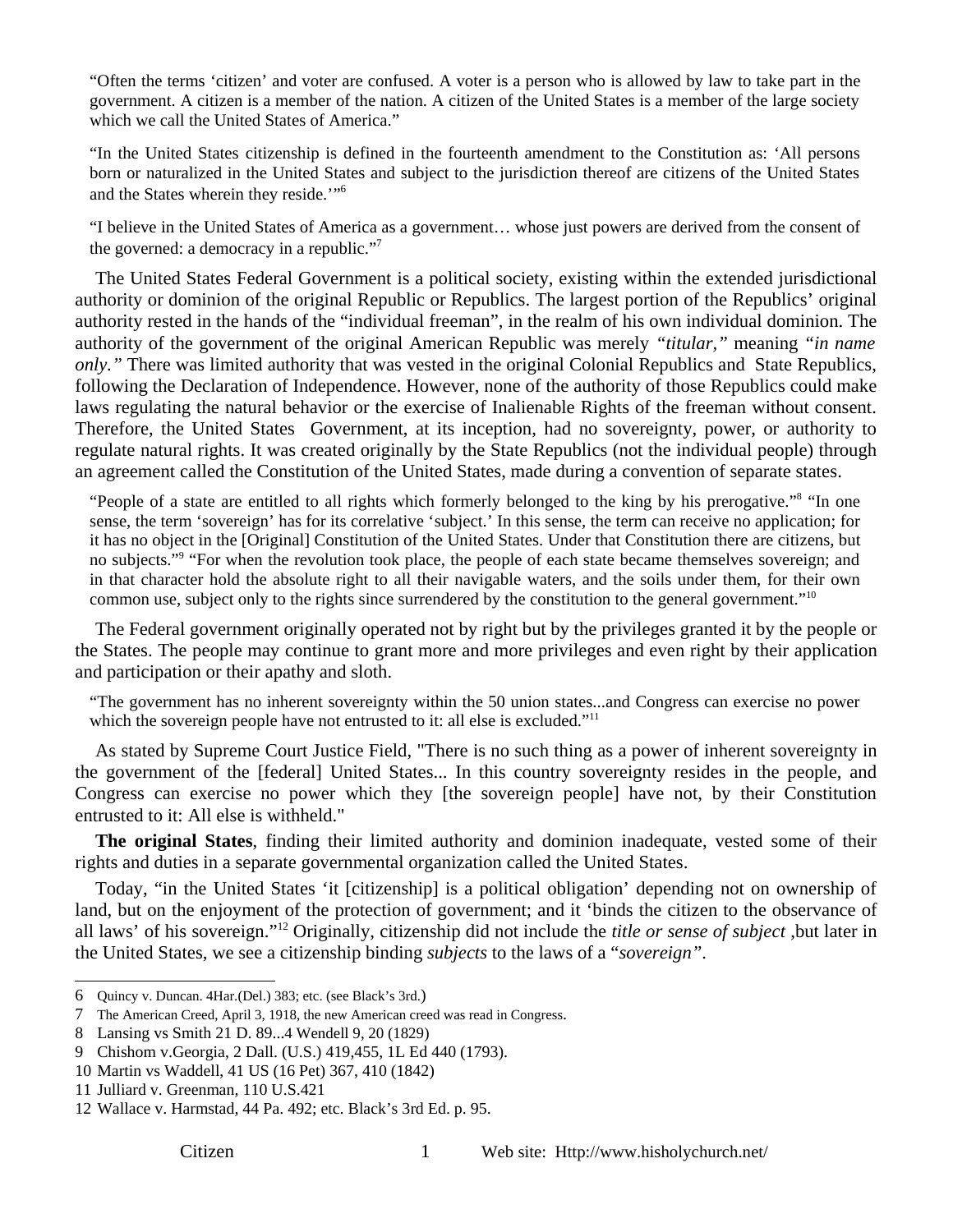A sovereign is "one who exercises supreme power; a supreme ruler; the person having the highest authority in a state, as a king, emperor, queen, etc.; a monarch."13 A sovereign makes law.

"If a ruler hearken to lies, all his servants [are] wicked." (Pr 29:12)

"Constantly bearing in mind that in entering into society individuals must give up a share of liberty to preserve the rest... $^{14}$ 

**The Fourteenth Amendment** uses the word "citizens" as a word denoting membership, as opposed to the former use of the word, which denoted merely an inhabitant. This is not to say that there was not citizenship of the United States prior to the amendment, for there surely was. The Fourteenth Amendment was an across-the-board offer of citizenship as a member of the United States Federal Government.

Prior to the Fourteenth Amendment, "No private person has a right to complain, by suit in court, on the ground of a breach of Constitution. The constitution it is true, is a compact, but he is not a party to it. The states are party to it."  $15$ 

Do you have the same rights as citizens of the United States by virtue of the Fourteenth Amendment, as do natural Citizens of the Republic in which the United States exists?

In Twining v. New Jersey, "due process" seems to take on a distinction separate from what many people believe to be the law today.

 "The right of trial by jury in civil cases, guaranteed by the Seventh Amendment (Walker v. Sauvinet, 92 US 90), and the right to bear arms guaranteed by the Second Amendment (Presser v. Illinois, 116 US 252), have been distinctly held not to be privileges and immunities of citizens of the United States guaranteed by the Fourteenth Amendment against abridgment by the States, and in effect the same decision was made in respect of the guarantee against prosecution, except by indictment by grand jury, contained in the Fifth Amendment (Hurtado v. California, 110 US 516), and in respect of the right to be confronted with witness is, contained in the Sixth Amendment. West v. Louisiana, 194 US 258. In Maxwell v. Dow, supra, where the plaintiff in error had been convicted in a state court of a felony upon information and by a jury of eight persons, it was held that the indictment, made indispensable by the Fifth Amendment, and the trial by jury guaranteed by the Sixth Amendment, were not privileges and immunities of citizens of the United States, as those words were used in the Fourteenth Amendment… the decision rested upon the ground that this clause of the Fourteenth Amendment did not forbid the States to abridge the personal rights enumerated in the first eight Amendments, because these rights were not within the meaning of the clause 'privileges and immunities of citizens of the United States.' … We conclude, therefore, that the exemption from compulsory self-incrimination is not a privilege or immunity of National citizenship guaranteed by this clause of the Fourteenth Amendment against abridgment by the States…"

 "…it is possible that some of the personal rights safeguarded by the first eight Amendments against National action may also be safeguarded against State action, because a denial of them would be a denial of due process of law… If this is so, it is not because those rights are enumerated in the first eight Amendments, but because they are of such a nature that they are included in the conception of due process of law." <sup>16</sup>

It is understandable that the average person might not think that this was the case. But most people also don't understand that America was a republic prior to the acceptance of the Constitution, and even before the Declaration of Independence. Nor do they realize the true nature of that republic and the motivation of those people who populated it. Many don't realize that the majority of the people in America were in opposition to the ratification of the Constitution of the United States, at the time of its creation by the individual States. Those States remained "as foreign to each other as Mexico is to Canada",<sup>17</sup> both before

<sup>13</sup> Websters Unabridged Dictionary 2nd Ed.

<sup>14</sup> Andrew Jackson, March 4, 1833.

<sup>15</sup> Supreme Court of Ga, Padelford, Fay & Co. vs Mayor& Alderman, City of Savannah, 14 Ga. 438,520 (1854)

<sup>16</sup> Twining v. New Jersey, 211 U.S. 78, 98-99, 29 S.Ct. 14, 53 L.Ed. 97.

<sup>17</sup> Clarks Summary of American Law, Constitutional Law.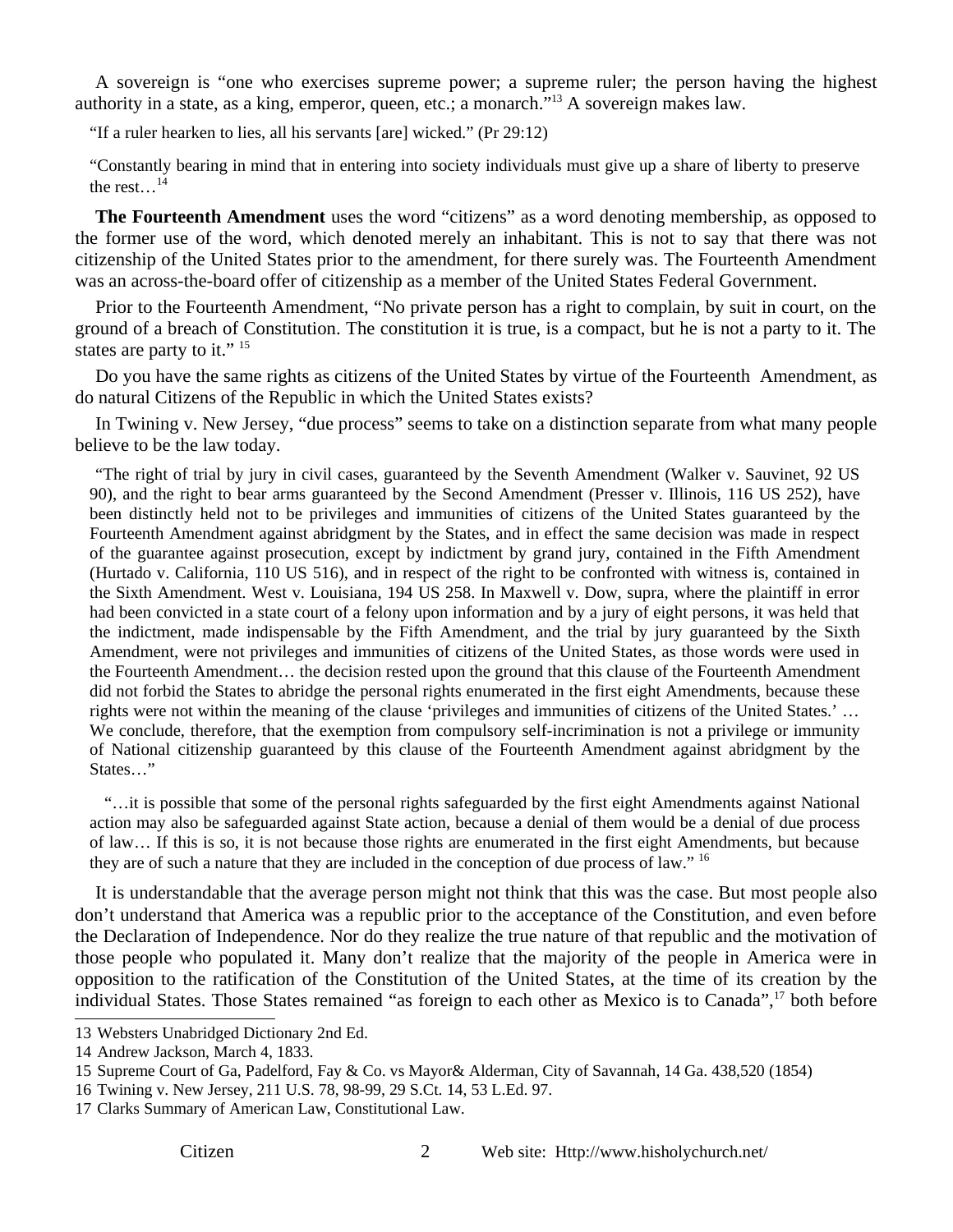and after the Constitution. Yet, all these historical and legal facts are well documented in history.

"Just as the revolutionary Adams opposed the Constitution in Massachusetts, so did Patrick Henry in Virginia, and the contest in that most important State of all was prolonged and bitter. He who in Stamp Act days had proclaimed that there should be no Virginians or New Yorkers, but only Americans, now declaimed as violently against the preamble of the Constitution because it began, 'We the people of the United States' instead of 'We, the State.' Like many, he feared a 'consolidated' government, and the loss of states rights. Not only Henry but much abler men, such as Mason, Benjamin Harrison, Munroe, R.H. Lee were also opposed and debated…others in what was the most acute discussion carried on anywhere…"

"Owing to the way in which the conventions were held, the great opposition manifested everywhere, and the management required to secure the barest majorities for ratification, it seems impossible to avoid the conclusion that the greater part of the people were opposed to the Constitution."

"It was not submitted to the people directly, and in those days of generally limited suffrage, even those who voted for delegates to the State conventions were mostly of a propertied class, although the amount of property called for may have been slight."<sup>18</sup>

Was the Constitution of the United States ever ratified and what is its true source of authority? There has been serious questions raised and continuous arguments made about the lawful passing of certain amendments. The fact is that the Constitution of the United States was never ratified according to the law at the time and its creation was an act of revolution against the law and the will of the people.

"If a constitution expressly provides that it may be amended only in a certain way and another way followed, such and attempted amendment is illegal; but if it is acquiesced in it becomes effective as a peaceful revolution such as took place when the United States Constitution took effect upon the ratification by nine states in spite of the fact that the old Articles of Confederation provided that they should not be amended without unanimous consent of the states." <sup>19</sup>

Ignorance and vanity tempered with apathy and avarice are the greatest allies to tyranny. So what is the authority that makes the Constitution of the United States and its Amendments the law of the land and the authority in our lives?

Because of constructive and direct waivers by the states, it has become common today to hear the once sovereign states referred to as only "quasi sovereign."

Citizenship is, "The status of being a citizen" and may include a, "Membership in a political society, implying a duty of allegiance on the part of the member and a duty of protection on the part of society."<sup>20</sup>

Whether a citizen is still a natural inhabitant or has obtained membership in a political society, he has certain rights, although, those rights may differ. The natural inhabitant may be a member of a society or *civitas*21,but he remains an individual with civil rights within that general body. Those "Civil rights are such as belong to every citizen of the state or country, or, in a wider sense to all its inhabitants, and are not connected with the organization or the administration of government. They include the rights of property, marriage, protection by laws, freedom of contract, trial by jury, etc."<sup>22</sup> An individual, who becomes a member or person in a political society, also has civil rights, but the origin of those rights, being political, are rights "pertaining or relating to the policy or administration of government.."<sup>23</sup> So, "as otherwise defined, civil rights are rights appertaining to a person in virtue of his citizenship in a state or community. Rights capable of being enforced or redressed in civil action. Also a term applied to certain rights secured

<sup>18</sup> History of the U.S. by James Truslow Adams V.1. pp. 258-259.

<sup>19</sup> Clark's Sum. of American Law, Constitutional Law Chapt 1, §1 p. 462

<sup>20</sup> Luria v. U.S., 231 U.S.9,34 S.Ct.10,13,58 l.ed.101.(Black's3rd.p.330)

<sup>21</sup> Any body of people living under the same laws. Black's 3rd.

<sup>22</sup> Right. In Constitutional Law. Black's 3rd p. 1559.

<sup>23</sup> Political. Black's 3rd p. 1375.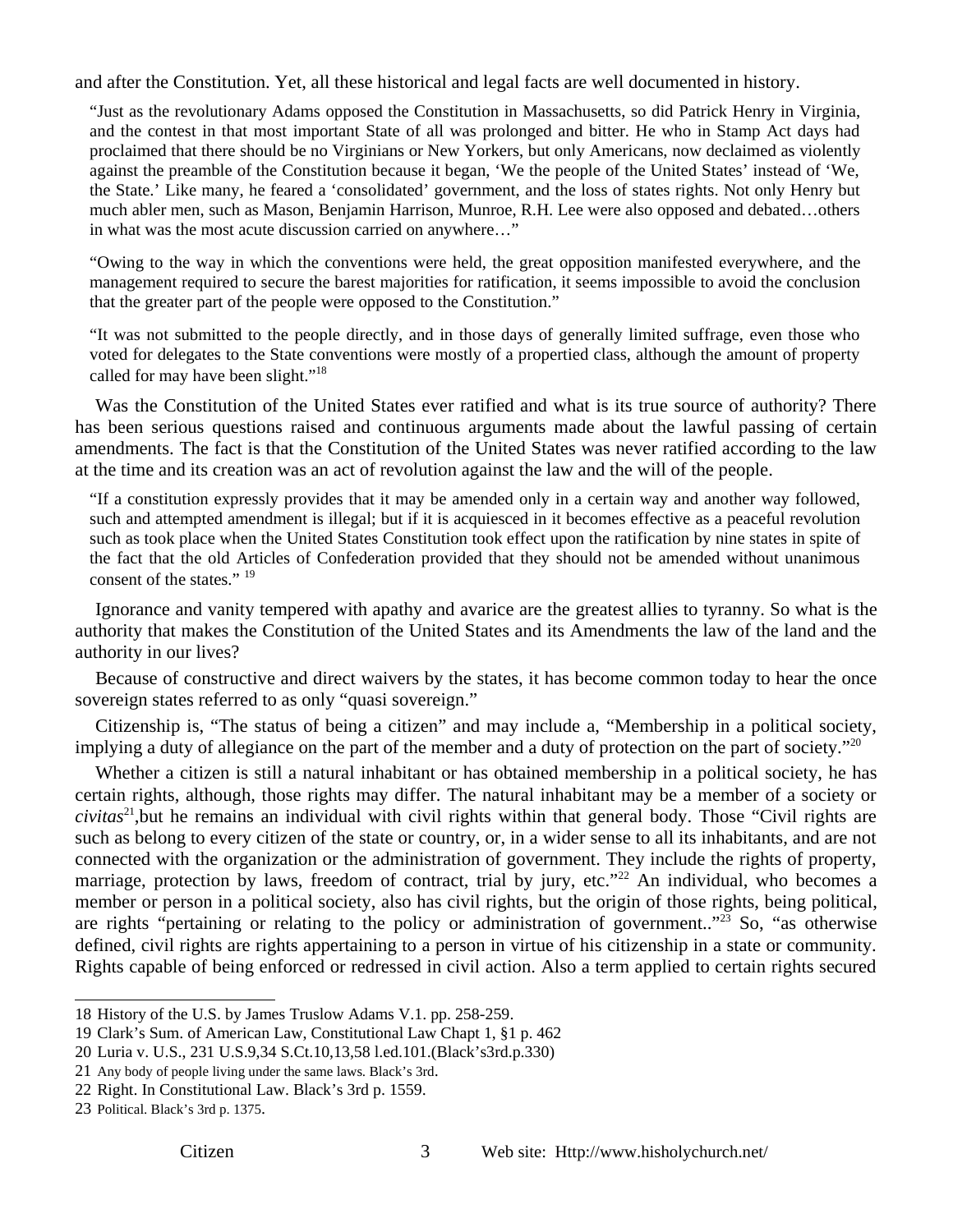to citizens of the United States by the thirteenth and fourteenth amendments to the Constitution, and by various acts of Congress made in pursuance thereof."<sup>24</sup>

The essential difference would seem to be that the former "are not connected with the organization or the administration of government", while the latter are "subject".

"It is quite clear then that there is a citizenship of the United States and a citizenship of a State, which are distinct from each other and which depend upon different characteristics or circumstances in the Individual." <sup>25</sup> "The rights of a citizen under one (state or United States citizenship) may be quite different from those which he has under the other…26

If the benefit of the latter citizenship includes the duty of subjection, then the assent must require a voluntary consent, or else such citizenship would be nothing more than involuntary servitude. There are countless ways of demonstrating the consummation of a voluntary consent.

### **"The real destroyer of the liberties of the people is he who spreads among them bounties, donations and benefits."<sup>27</sup>**

The United States Federal Government gives to its citizens, but only after they have bound themselves as eligible members. If all giving was by obligation, there could be no charity. It is clear that the government has no binding contractual obligation to give what is its own to another.

# **"A thing is said given when it is yielded otherwise than by virtue of right."<sup>28</sup>**

"A gift is said to be pure and simple when no condition or qualification is annexed."29 It is obvious that the government never gives a pure and simple gift. It is not only by sworn oaths or pledges of allegiance that we are made subject to government, but by acceptance and performance.

### **"No one is obliged to accept a benefit against his consent. But if he does not dissent, he will be considered as assenting."<sup>30</sup>**

This being a maxim and fundamental law of nature, all men in possession of their natural perception cannot deny it. Ignorance of conditions and constructions of law can be no excuse.

### **"It is immaterial whether a man gives his assent by words or by acts and deeds."31**

It does not really matter whether we are speaking of a citizenship of the State or the United States; the same voluntary principles still apply. It is basically understood that "Merely being native born within the territorial boundaries of the United States of America does not make such an inhabitant a Citizen of the United States subject to the jurisdiction of the Fourteenth Amendment."32 If an individual or an inhabitant became a citizen of the United States under the fourteenth amendment, for what ever reason, he would be a member of that same political body, and, therefore, would be considered legally born again into the United States as a person. With a birth certificate, he could apply for the privileges of that membership and incur the binding obligations of that legal association. But, "A person born in the United States has rights under this amendment (the 14th) to remain a citizen unless he voluntarily relinquishes the citizenship."33

# **"To every man his own house is the safest refuge."34**

<sup>24</sup> Right. In Constitutional Law. Black's 3rd p. 1559.

<sup>25</sup> Slaughter House Cases, 83 US 395, 407

<sup>26</sup> Colgate v. Harvey, 296 US 404, 429.

<sup>27</sup> Plutarch.

<sup>28</sup> Donari videtur, quod nullo jure cogente conceditur.

<sup>29</sup> Simplex et pura donatio dici poterit, ubi nulla est adjecta conditio nec modus. Bracton. 1.

<sup>30</sup> Invitio benificium non datur. Dig. 50. 17.69; broom, Max.3d Lond ed. 625. Bouvier's.

<sup>31</sup> Non refert an quis assensum suum præfert verbis, an rebus ipsis et factis. 10 Coke,52.

<sup>32</sup> Elk v. Wilkins, Neb (1884), 5s.ct.41,112 U.S. 99, 28 L. Ed. 643.

<sup>33</sup> Baker v Rusk, Cal. (1969) 236 F. Supp. 1244; Reynolds v. Haskin, C.A.A. Kan. 1925, 8 F. 2d 473.

<sup>34</sup> Donus Sua cuique est tutissimum refugium.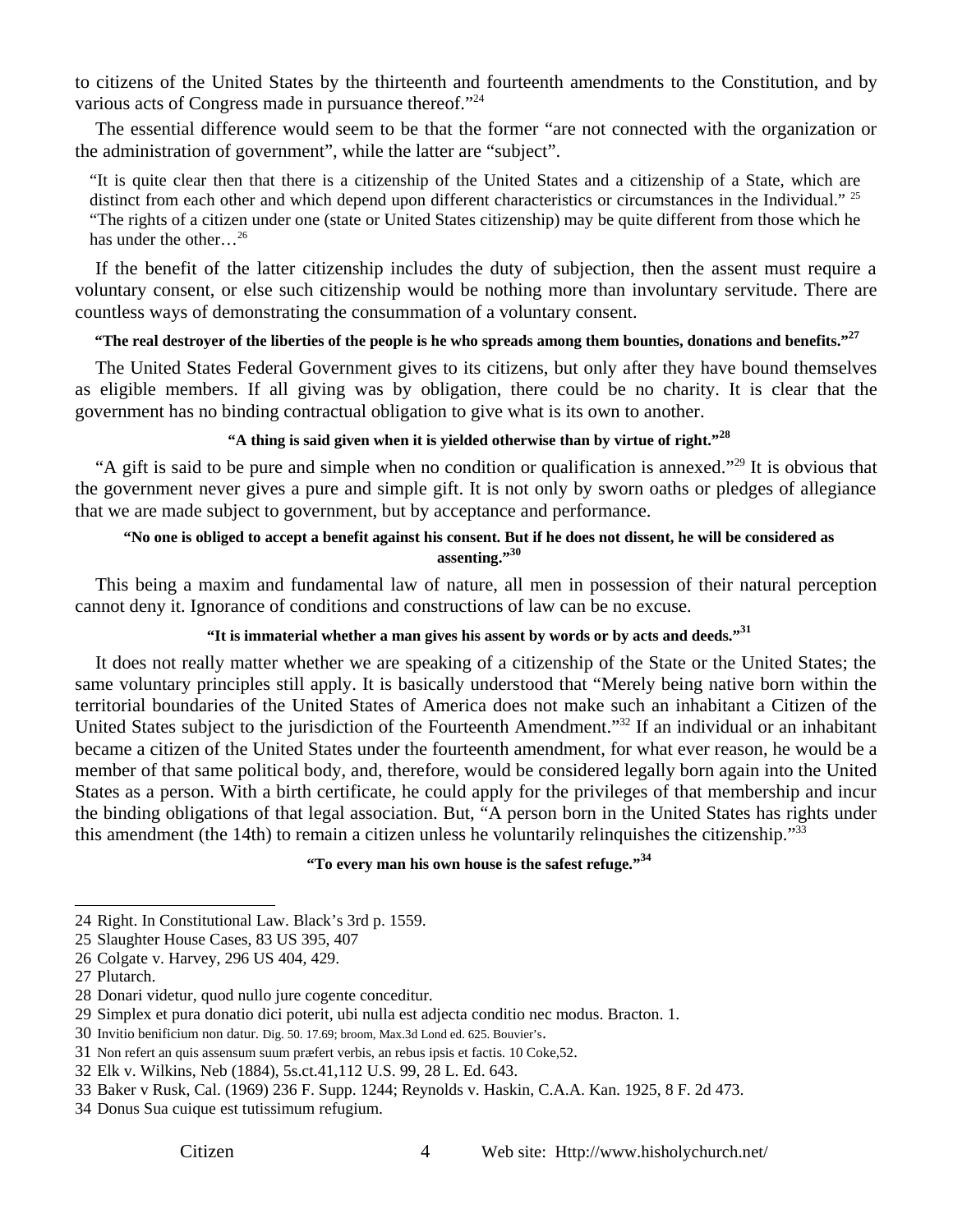But why would someone wish to relinquish their US citizenship as a member of such a beneficially affluent political body. Do the cons of such a seemingly harmless relationship with a generally benevolent entity outweigh the pros of such a prosperous civil status so that someone, anyone, would want to completely abstain from its generous benefits? Or, is it the membership's requirements to waive our Godgiven rights and the denial of universal truths that calls the individual to abandon mere social securities, economic comforts, and apparent gains of entitlements? Are there higher principles?

"Choosing rather to endure ill treatment with the people of God, than to enjoy the passing pleasures of sin;" (Heb. 11:25)

The Citizenship by "membership" also includes a "duty of allegiance on the part of the member."<sup>35</sup> Allegiance to a society or government that supplies the citizen with protection seems like no less than a reasonable exchange of consideration. But before we agree to grant our allegiance, we should examine and understand the full extent of the price we shall be called to pay.

### **"Man's primary allegiance is to his vision of truth, And he is under obligation to affirm it."<sup>36</sup>**

The concept of "allegiance" is defined in Black's as, "The obligation of fidelity and obedience which the individual owes to the government under which he lives, or to his sovereign in return for the protection he receives. It may be an absolute and permanent obligation, or it may be a qualified and temporary one."<sup>37</sup> This, of course, only refers to a citizen that is a member, as opposed to one that is a mere inhabitant.

As an example, a "Natural Allegiance," as stated in English law, "is due from all men born within the king's dominions, immediately upon their birth, which is intrinsic and perpetual, which cannot be divested by any act of their own." Such acts in principle would include the Declaration of Independence and the socalled "American Revolution", if America and its freemen, domiciled on their own land, had not already been removed from that particular dominion of the king many years before by the manumitting charters of Charles the I and II.

### **"The civil law reduces the unwilling freedman to his original slavery; but the laws of the Angloes judge once manumitted as ever after free."<sup>38</sup>**

This Maxim of English law was either forgotten or ignored by George the III, although it was proclaimed by many men of England and Parliament at the time. And it was the usurpation, by George, of the rights of the freeman living in the American republics, which gave lawfulness to the Declaration of Independence. In actuality, it was the King who did the revolting, not America.

"Art thou called [being] a servant? care not for it: but if thou mayest be made free, use [it] rather." (1Co 7:21)

The principle upon which Natural Allegiance stands, although presented under other names, is the basis of the obedience owed a father by his children.

What is owed society, or the body that represents society (government), may not be allegiance. If, for instance, a person has also become a "surety" for the debts of the society, he may not simply denounce his obligation, depending on the nature of that surety.

"My son, if thou be surety for thy friend, [if] thou hast stricken thy hand with a stranger, Thou art snared with the words of thy mouth, thou art taken with the words of thy mouth." (Pr. 6:1,2)

Before we give our fidelity, it may be wise to ask ourselves: "Of what value is our allegiance to the U.S.

<sup>35 &</sup>quot;Citizenship is membership in a political society and implies a duty of allegiance on the part of the member and a duty of protection on the part of the society. These are reciprocal obligations, one being a compensation for the other." Luria v. U.S., 231 U.S. 9, 34 S. Ct. 10,13, 58 L.Ed. 101.(see Black's 3rd.)

<sup>36</sup> J. Addams.

<sup>37</sup> Black's 3rd Ed. p. 95.

<sup>38</sup> Libertinum ingratum leges civiles in pristinalm servitutem redigulnt; sed leges angiae semel manumissum semper liberum judicant. Co. Litt.137.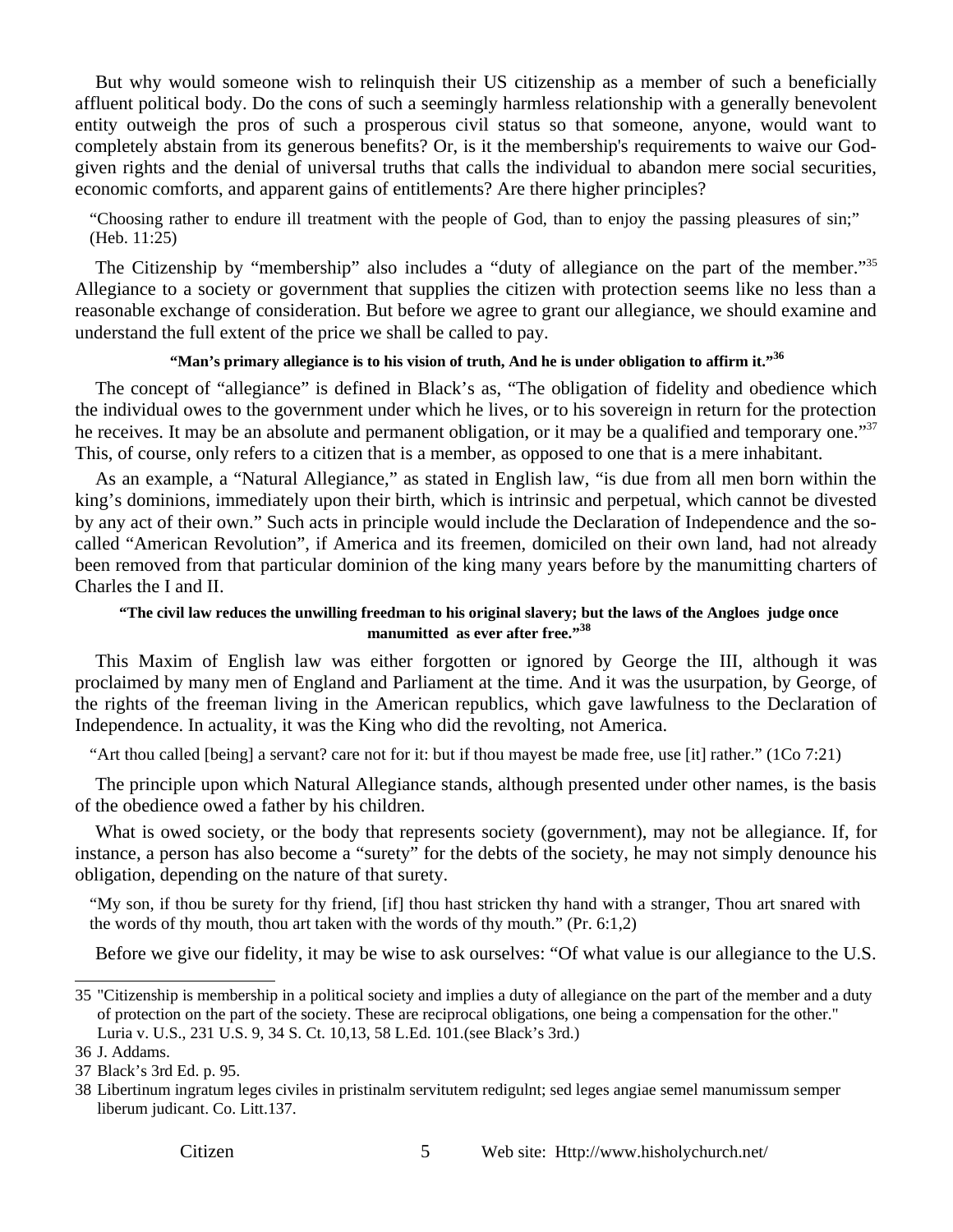Federal Government and what effect will it have on our relationship to God?"

If, "The idea of law has commonly been analyzed as composed of three elements: first, a command of the lawgiver..; second, the obligation imposed thereby on the citizen; third, a sanction threatened in the event of disobedience"<sup>39</sup> then, we can see in this definition of the law that there is an obligation imposed upon the citizen. This obligation is imposed by the granting of allegiance by the citizen to the lawgiver.

### **"Good men hate to sin through love of virtue; bad men through fear of punishment."<sup>40</sup>**

"Allegiance is, as it were, the essence of the law; it is the bond of faith."41 Yet, "…faith is the substance of things hoped for, the evidence of things not seen" (Hebrews 11:1).

It should be becoming clearer that the granting of allegiance to the lawgiver is a binding act of faith, whether by proclaimed oath or pledge or silent acceptance or application and it is the essence of the dominion and authority of a lawgiver over the citizen.

### **"The chiefest part of everything is the beginning."42**

Where is the beginning of our binding allegiance? Is it at the swearing of oaths only? By oath alone, we cannot obtain rights and privileges from our lawgiver (sovereign or master) until we had reached an age of reason and competence. If it begins with our acceptance of or application for benefits, then the point of its binding beginning may be remarkably early.

# **"'Civil Law,' 'Roman Law' and 'Roman Civil Law' are convertible phrases, meaning the same system of jurisprudence."<sup>43</sup>**

The Natural Law and its Creator provide for the Father and Mother as Husband and Wife to have custody and dominion of their children. In Roman law, Caesar's rights to his empirical authority and dominion over his subjects stemmed from his position as the *vicarious pater*, the substitute father. In Rome then as in America today, there was a dual system of citizenship.

Then the chief captain came, and said unto him, Tell me, art thou a Roman. He said, 'Yes.' - And the chief captain answered. With a great sum I obtained this freedom. And Paul said. But I was free born. (Acts 22)

Tribute is, "A sum of money paid by an inferior sovereign or state to a superior potentate, to secure the friendship or protection of the latter."44 And "Excise (tribute), in its origin, is the patrimonial right of emperors and kings."45

"Patronus" is a vast and interesting subject as a source of understanding. The origins of tithes and taxes and its principles are still quoted in countless cases, involving everything from trusts to postliminy. But it is best discussed in another place. It is only important to mention here because it is the principle and origin upon which a proper and comprehensive subjective that our citizenship is based.

Since a natural father gives the benefit of life to his child when the child is in the womb, so also it is important, in the scheme of the system of things, that the "substitute father" grants benefits to the individual while the child is still in the womb.

# **"He who is in the womb is considered as born, whenever his benefit is concerned."46**

The Sheppard-Towner Maternity Act was "for the promotion, the welfare, and hygiene of maternity and infancy and for other purposes." It was passed with a vote of 63 to 7 in the Senate, with a vote of 279 to 39

<sup>39</sup> Bovier's vol.II.Def. of Law.

<sup>40</sup> Oderant peccare boni, virtutis anore; oderunt peccare nali, formidine poenae. Black's 3rd p. 1282.

<sup>41</sup> Ligentia est quasi legis essentia; est vinculum fidei. Coke, Litt. 129.

<sup>42</sup> Cujus rei potissima para est principium.

<sup>43</sup> Black's 3rd Ed. p. 332.

<sup>44</sup> Brande. Black's 3rd Ed. p. 1757.

<sup>45</sup> Vectigal, origina ipsa, jus Cæsarum et regum patrimoniale est.

<sup>46</sup> Qui in utero est, pro jam nato habetur questice de ejus commando quæritur.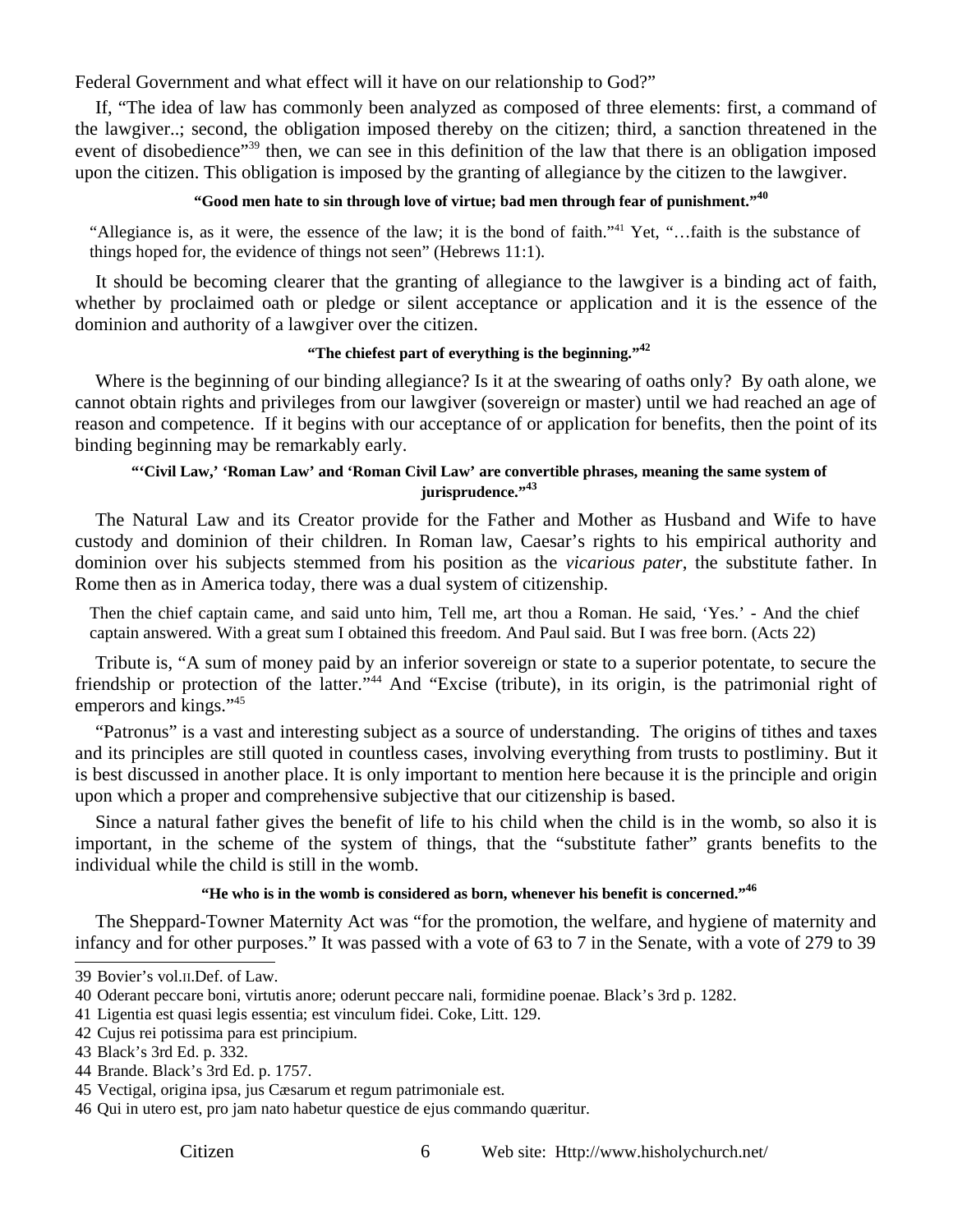by the House, and was finally signed by the President and became law on Nov. 23, 1921. The act provided, for the current fiscal year (1922), \$10,000 for each state accepting the provisions of the act, and additional sum of \$1,000,000.

The bill was a direct outgrowth of a nine-year study made by the "Federal Children's Bureau." Note that the Bureau was not the "Federal Bureau for Children", but the "Bureau of the Federal Children". This act and the acceptance of its benefits by the states created the "United States birth registration area."47

 "(2) Birth Registration Document. The Social Security Administration (SSA) may enter into an agreement with officials of a State… to establish, as part of the official birth registration process, a procedure to assist SSA in assigning social security numbers to newborn children. Where an agreement is in effect, a parent, as part of the official birth registration process, need not complete a Form SS-5 and may request that SSA assign a social security number to the newborn child.<sup>48</sup>

Did the federal government have the right to impose such legislation on the States? In 1923, it was argued by Mr. Alexander Lincoln, Assistant Attorney General of Massachusetts, that, "The act is unconstitutional. It purports to vest in agencies of the Federal Government powers which are almost wholly undefined, in matters relating to maternity and infancy, and to authorize appropriations of federal funds for the purposes of the act." The complaint went on to state that, "The act is invalid because it assumes powers not granted to Congress and usurps the local police power." "The act is not made valid by the circumstance that federal powers are to be exercised only with respect to those States which accept the act, for Congress cannot assume, and state legislatures cannot yield, the powers reserved to the States by the Constitution. The act is invalid because it imposes on each State an illegal option either to yield a part of its powers reserved by the Tenth Amendment or to give up its share of appropriations under the act."<sup>49</sup>

In the final analysis, the Act was an offer from one corporate entity to another, for the purpose of providing an avenue for the individual citizen of America to register as a subject of the State and, therefore, a citizen of the Federal corporate State, the true and actual sovereign agent, called the United States. The federal government would assume the position of *Father* of the subject citizen according to the law of *Parens Patriae*. 50

"And call no [man] your father upon the earth: for one is your Father, which is in heaven." Mt. 23:9

This was a clear granting of gifts, gratuities, and benefits, by government to a child while he was still in the womb of his natural mother. All the children who were certified by the signature and seal of a natural parent, or a professional doctor and the representing county and state, were eligible for further federal and state benefits as a child of the state and federal governments.

At one time, a friend tried to obtain a social security number for his nine-year-old son so that he could have the benefit of a deduction from his income tax. He was told that he could not get a number for his son without producing the boy's Birth Certificate.

Because the boy did not have one (i.e. DOB because he was born at home), they could not grant him the privilege of a Social Security Number. As far as they were concerned, the boy "didn't exist", even though he was standing there before them. The boy was not a child of the state because he had not yet been legally born. This process of certifying a natural birth as a legal (or connecting) birth is not unlike being born again. What that certification begins is a process of novation and manumission.

This certification does not create an everlasting bond of allegiance in itself, but it shows the origins of

<sup>47</sup> Public Law 97, 67th Congress, Session I, Chap. 135, 1921.

<sup>48 20</sup> C.F.R., section 422.103

<sup>49</sup> Commonwealth of Massachusetts v. Mellon, Secretary of the Treasury, et al.; Frothingham v. Mellon, Secretary of the Treasury et.al.. 262 U.S. 447, 67 L.Ed. 1078, 43 S. Ct. 597

<sup>50 [</sup>See TITLE 15, Sec. 15h. Applicability of Parens Patriae actions: STATUTE- Sections 15c, 15d, 15e, 15f, and 15g of this title shall apply in any State, unless such State provides by law for its non-applicability in such State.]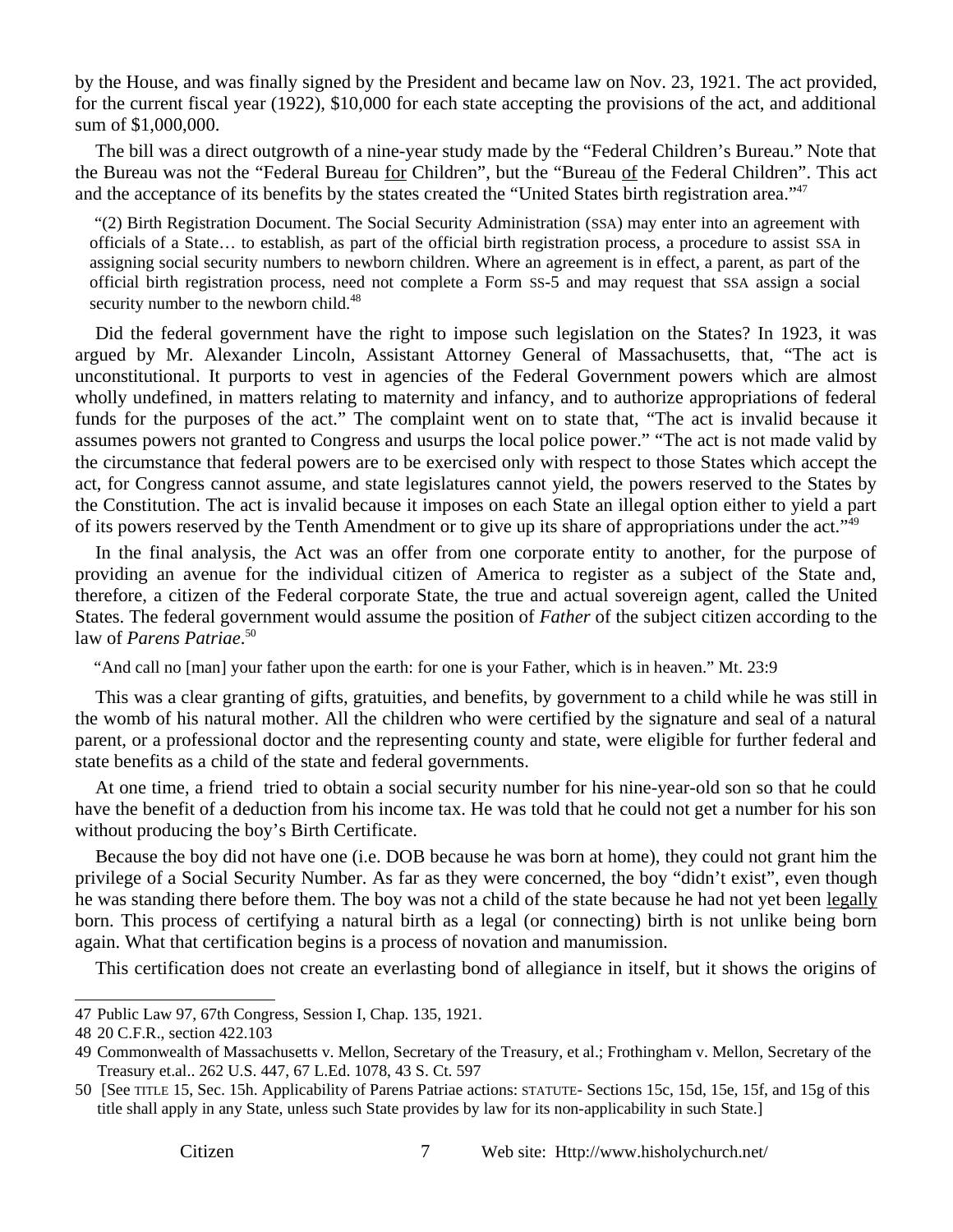the process by which a complete and total allegiance and membership is constructed. It is the beginning of the process of legally binding the individual on earth to a political or governmental structure.

Allegiance is, "'The tie or *ligamen* which binds the subject [or citizen] to the king [or government] in return for that protection which the king [or government] affords the subject, [or citizen]'<sup>51</sup> It consists in 'a true and faithful obedience of the subject to his sovereign.'"52

"It matters not whether a revocation is made in word or deed."53

This process of constructive faith, trust, and allegiance through offers of mutual protection and subjection creates a relationship whereby, "The citizen or subject owes an absolute and permanent allegiance to his government or sovereign, or at least until, by some open and distinct act, he renounces it and becomes the citizen or subject of another government or sovereign. The alien, while domiciled in the country, owes a local and temporary allegiance, which continues during the period of his residence."54

"In the delivery of writings (deeds), not what is said but what is done is to be considered."55

"When thou sittest to eat with a ruler, consider diligently what [is] before thee: And put a knife to thy throat, if thou [be] a man given to appetite. Be not desirous of his dainties: for they [are] deceitful meat." (Pr. 23:1, 3)

There are many different "open and distinct" acts by which to renounce your allegiance to one government or sovereign power and bind yourself to another. There are some individuals who have simply changed their name in the tradition of Abraham, Peter, and Paul. Others may revoke on paper, feeling that it has been only on paper that they have assented, but, all who change their allegiance must also change in their actions and deeds, not merely in words.

#### **"The words 'citizen' and 'citizenship,' however, usually include the idea of domicile."56**

There is little doubt that the individual has every right to be a natural inhabitant of the land as opposed to being a subject citizen of government, but there are other things and circumstances that make such natural freedom farther from the grasp of the average individual. However, that subject will be dealt with elsewhere.

 "No man can serve two masters: for either he will hate the one, and love the other; or else he will hold to the one, and despise the other. Ye cannot serve God and mammon." (Matthew 6:24)

There are two major societies in America today. The second exists within the first and is subject to the administration of its law. The first is a general republic where the individual is "free from things public", where "no law may be made except by the consent of the freeman". There, the individual is subject to the natural law of the land. The second has been created out of the law of the land, whereby the individual can become subject to the will of the community by consent. It must follow that there are also two types of citizenship in America today.

The first, is granted to an individual by the right of his natural birth and as a natural inhabitant of a free land, subject to the "Law of Nature and Nature's God," his divine Creator and by the authority of the full "law of the land." The other citizenship is granted by virtue of a membership as a person in a political society under the authority or dominion of the Constitution and other Amendments and Acts of that political body. It is a membership that is bound, either by words (oral or written oaths) or deeds (including overt or submissive acts) of faith and allegiance, through the application for and/or only the passive acceptance of "bounties, donations, and benefits."

<sup>51 1</sup> Bl. Comm. 366. Black's 3rd Ed. p. 95.

<sup>52 7</sup> Coke, 4b. Black's. 3rd Ed. p 95.

<sup>53</sup> Non refert verbis an factis fit revocatio.

<sup>54</sup> Black's 3rd Ed. p. 95.

<sup>55</sup> In traditionibus scriptorum chartarum non quod dictum est, sed quod gestum factum est, inspicitur. 9 Coke, 137.

<sup>56</sup> Black's 3rd. Ed. p. 330.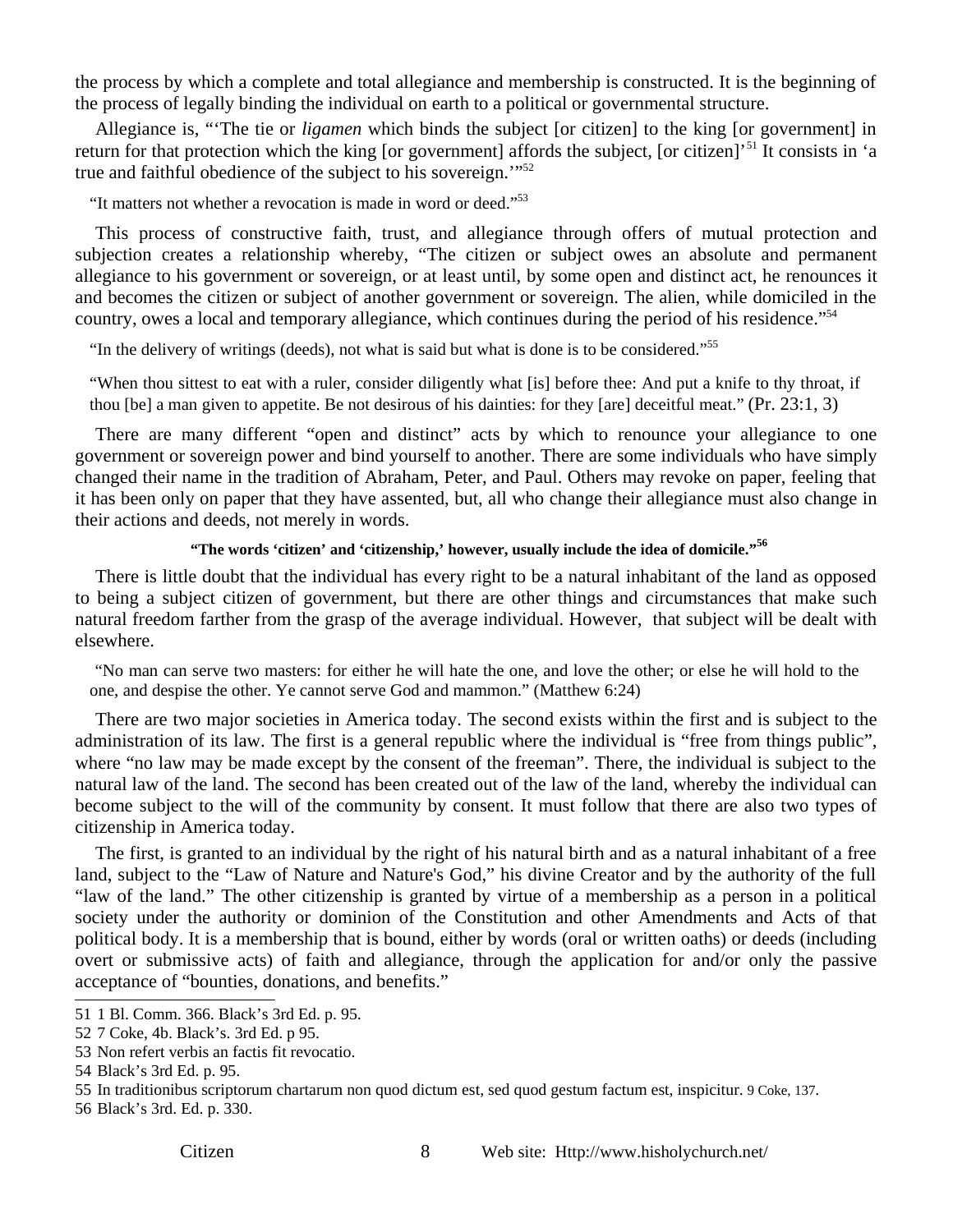The former is free to become subject to whoever he chooses, while the latter is already subject to the dominion of that collective society and shall become subject to whoever that society becomes subject.

Although, America is the "land of the free promised to the saints by God", according to Brendan the Navigator, the United States is occupying most of that land with their subject citizens. What choice would you make in this land of free dominion? After all, "Freedom is the Right to Choose, the Right to create for oneself the alternatives of Choice. Without the possibility of Choice, and the exercise of Choice, a man is not a man but a member, an instrument, a thing."57

"And if it seems evil to you to serve the Lord, choose for yourselves this day whom you will serve, whether the gods which your fathers served ... But as for me and my house, we will serve the Lord." (Joshua 24:15)

#### S**ocial Security Numbers** are assigned to whom ?

Title 42 U.S.C., §405, which provides as follows:

 (B)(i) subparagraph (A) and subparagraph (F)… social security account numbers will… be assigned to all members of appropriate groups or categories of individuals by assigning such numbers…

(l) to aliens at the time of their lawful admission to the United States either for permanent residence or under other authority of law permitting them to engage in employment in the United States and to other aliens at such time as their status is so changed as to make it lawful for them to engage in such employment;

(ll) to any individual who is an applicant for or recipient of benefits under any program financed in whole or in part from Federal funds including any child on whose behalf such benefits are claimed by another person; and

(lll) to any other individual when it appears that he could have been but was not assigned an account number…

(lV) to children of school age at the time of their first enrollment in school.

If you are applying for or accepting benefits, you have begun the process of binding yourself to your provider and benefactor. If he, the benefactor, collects the funds to pay for your desires by force, in your name, you become a partaker of his sins.

American public school advocates, "imported three major ideas from Prussia. The first was that the purpose of state schooling was not intellectual training but the conditioning of children 'to obedience, subordination, and collective life.'… Second, whole ideas were broken into fragmented 'subjects' and school days were divided into fixed periods 'so that self-motivation to learn would be muted by ceaseless interruptions.' Third, the state was posited as the true parent of the children." 58

 The same principles, plots, and pandoric "social control,"59 which created in the minds of children a reverence to political forefathers of a given nation, are now turned to a more global union of man under the elite fathers of a planet. These usurping fathers are devoid of the character of the Father in Heaven who created this planet. Now, "Every child in America entering school at the age of five is mentally ill because he comes to school with certain allegiances to our founding fathers, toward our elected officials, toward his parents, toward a belief in a supernatural being, and toward the sovereignty of this nation as a separate entity. It's up to you as teachers to make all these sick children well -- by creating the international child of the future." $60$ 

"For our citizenship<sup>61</sup> is in heaven, from which we also eagerly wait for the Savior, the Lord Jesus Christ,"

<sup>57</sup> Archibald MacLeish was an American poet, writer and the Librarian of Congress. (1892 – 1982)

<sup>58</sup> Sheldon Richman "Separating School and State."

<sup>59</sup> The stated objective of the (GEB)

<sup>60</sup> Harvard psychiatrist Chester M. Pierce, speaking as an expert in public education during the 1973 International Education Seminar.

<sup>61</sup> The Greek word here is politeum and is defined "the administration of civil affairs or of a commonwealth." It is from politeuomai meaning "To be a citizen".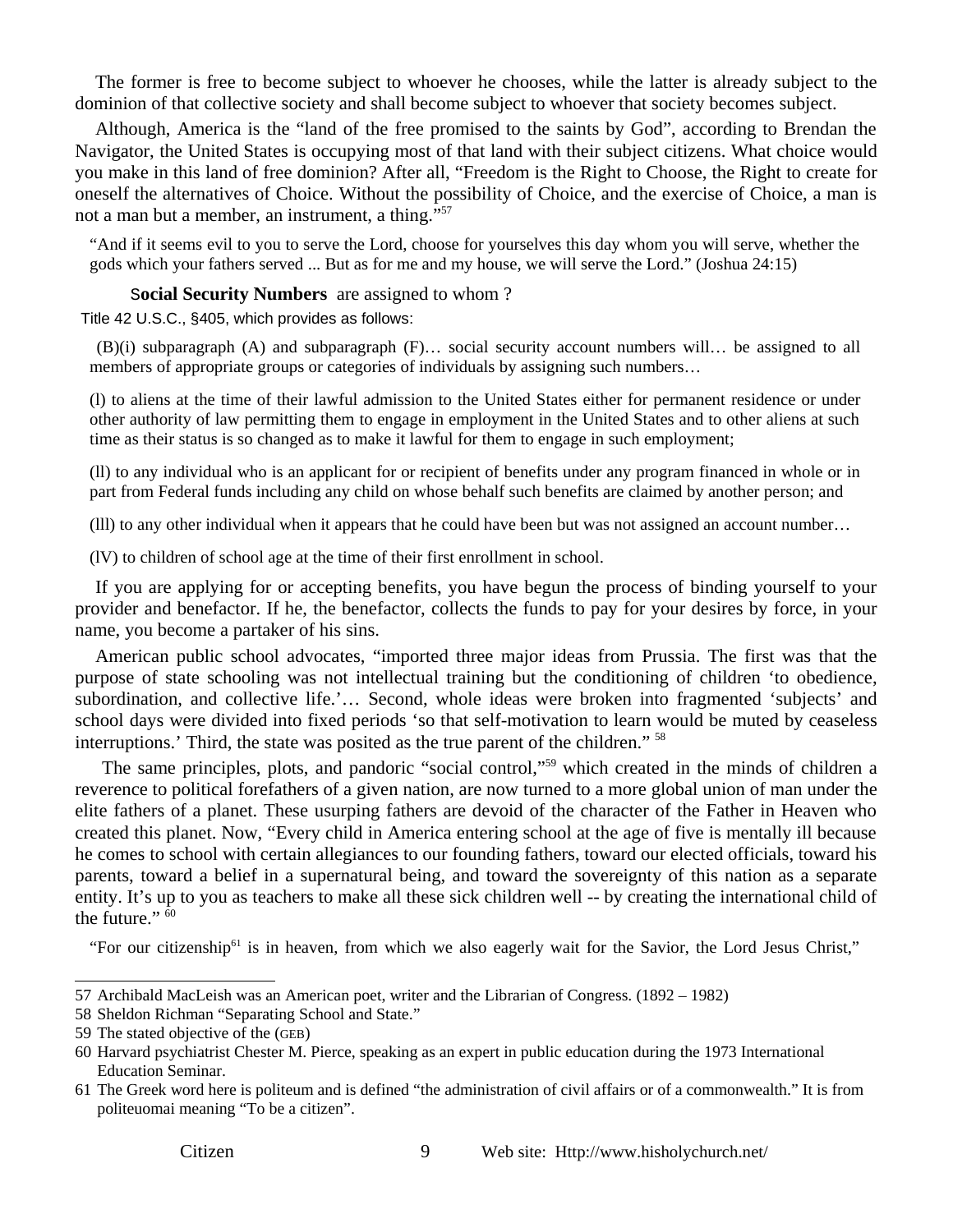#### (Philippians 3:20)

Like Abraham, we should make our applications to the LORD of lords. We should not enter into contracts of servitude to false gods and serve men who are not gods. If we live like Abraham, by faith, we will be able to obey God rather than man.

"For ye have not received the spirit of bondage again to fear; but ye have received the Spirit of adoption, whereby we cry, Abba, Father." (Ro. 8:15)

Why were the early Christians persecuted? Did they enter into contracts with Rome that would put them farther under the authority of Rome? We know that the apostate Jewish authority did.

"But they cried out, Away with [him], away with [him], crucify him. Pilate saith unto them, Shall I crucify your King? The chief priests answered, We have no king but Caesar." (John 19:15)

#### **"Give obedience where 'tis truly owed." Shakespeare.**

"If ye were of the world, the world would love his own: but because ye are not of the world, but I have chosen you out of the world, therefore the world hateth you." (John 15:19)

The Greek word for "world" here means "constitutional order" or "arrangement". Should we go under authority and power of the "world" of men as some would have you believe? There are a half a dozen Greek words translated into the word "power" in the Bible and even more definitions for the word "power" in the English dictionary.

Paul told us, in Romans 13, that we should remain subject to the *higher liberty* not go under the authority of others. The word from which *power* was translated is *exousia*, and is translated *liberty* elsewhere in the Bible. It is the strongest word in the Greek language for liberty and is defined as the "power of choice, liberty of doing as one pleases".<sup>62</sup>

What Paul really said was, "Let every soul be subject unto the higher *liberty*. For there is no *liberty* but of God: the *liberty* that be are ordained of God. Whosoever therefore resisteth the *liberty*, resisteth the ordinance of God: and they that resist shall receive to themselves damnation." (Romans 13:1, 2).

To claim that Paul is actually saying that we should be at *liberty* to obey God rather than *subject* to the will men is a bold accusation against the doctrines of modern Christendom. Has the Church been steadily deceived, by either negligence or design, arrogance or ignorance?

All we need to do is examine how the word *exousia* was used by the Greeks and the authors of those sacred texts in the days of Christ. The Greek *Glossary of Aristotelian Terms* states that *exousia* means "*right*".<sup>63</sup> Aristotle actually exemplifies *exousia's* use in the statement, "The right (exousia) to do anything one wishes..."<sup>64</sup>

In Plato's notes the "Greek words for freedom (are) *eleutheros* (liberal/Free), *exousia* (Freedom/Power to do something), ..."<sup>65</sup>

In Bryn Mawr's *Classical Review* we see, "Brancacci notices that the term used by Enomaos to refer to human freedom is not the typical Cynic one (eleutheria), but exousia, which expresses 'the new concept of freedom in opposition to the already defunct and unhelpful *eleutheria'*."66

It seems clear that Paul is telling us that we should be subject to the liberty and right to choose endowed by God. Paul understood the *perfect law of liberty,* to oppose liberty is to oppose the will of God for men.

This makes so much more sense considering that God has sought to liberate mankind from rulers and

<sup>62</sup> Strong's No. 1849 exousia exousia from 1832 (in the sense of ability); AV-power 69, authority 29, right 2, liberty 1, jurisdiction 1, strength 1; 103 1) power of choice, liberty of doing as one pleases ...

<sup>63</sup> http://plato.stanford.edu/entries/aristotle-politics/

<sup>64</sup> *Lawmakers and Ordinary People in Aristotle*, by Paul Bullen (1996) http://paul.bullen.com/BullenLawmakers.html (VI. 4.1318b38-1319a4)

<sup>65</sup> http://www.uiowa.edu/~lsa/bkh/lla/plato

<sup>66</sup> *Bryn Mawr Classical Review* 2001.08.19 On this issue, see S. Bobzien, Determinism and Freedom in Stoic Philosophy, Oxford 1998, chap. 6 . http://ccat.sas.upenn.edu/bmcr/2001/2001-08-19.html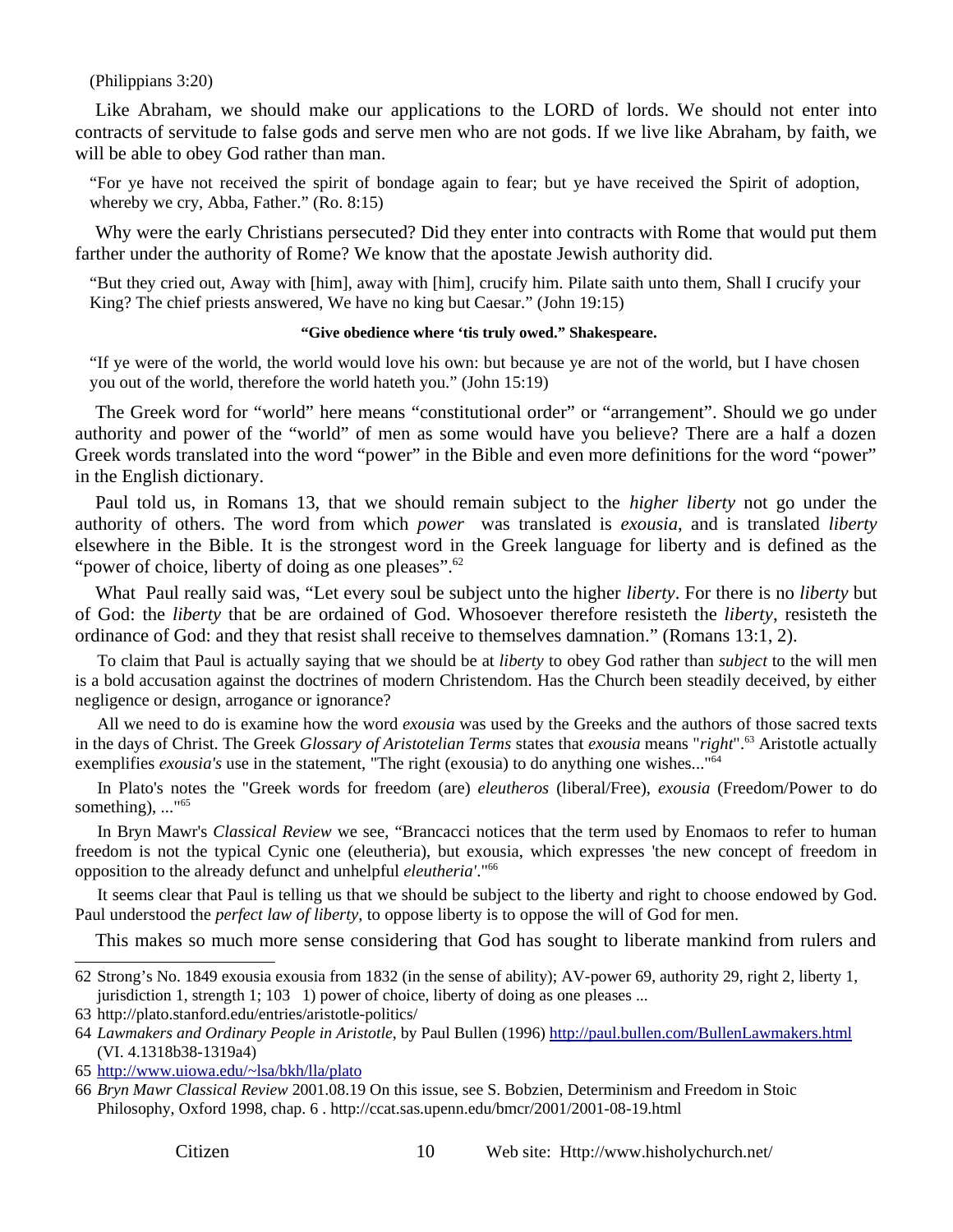has warned us over and over to not make covenants, eat at the table of, bow down, or go under the authority of benefactors who rule, who diminish our right to choose, our endowed right to choose given to us by God. Paul certainly did not mean that we should enter into agreements or relationships under 'penalty of perjury' that bring us back into bondage to the world or under the power of systems like Babylon, Egypt or Rome.

 "All things are lawful unto me, but all things are not expedient: all things are lawful for me, but I will not be brought under the power of any." (1Co 6:12 )

If we find that we are slaves in a system of bondage to the ways of God and Christ, should we seek to be free?

 **"**Let every man abide in the same calling wherein he was called. Art thou called [being] a servant? care not for it: but if thou mayest be made free, use [it] rather. "(1 Co. 7:20, 21)

It can be hard to let go of the benefits of the world. What is the calling of your heart?

Each man and woman must seek the path of his own faith, in the world in which he finds himself, on the earth God made. Like Abraham and the faithful of old, we must wander the desert of mankind and seek the faith and obedience of Christ Jesus.

"Love not the world, neither the things [that are] in the world. If any man love the world, the love of the Father is not in him. For all that [is] in the world, the lust of the flesh, and the lust of the eyes, and the pride of life, is not of the Father, but is of the world."<sup>67</sup>  $(1 \text{ Jn } 2:15, 16)$ 

"In our dreams, we have limitless resources, and the people yield themselves with perfect docility to our molding hand… "<sup>68</sup>

What have we learned? There are at least two types of citizens in America. One is not connected to the administration of government and the other is subject to the administration of government. One is regulated by virtue of privilege and the other is a matter of right. Which citizenship you enjoy is a result of consent. That consent may be presumed as a result of application, acceptance, or acquiescence.

Tribute is a patrimonial right. A patrimonial right is the right of the Father. Tribute is also an excise tax. Fathers and mothers began to release rights to their children by entering into constructive contracts with the state, by activities that create legal bonds with the state. Children take their first step of emancipation from the their natural Fathers, granted by our Father in Heaven, with the novation<sup>69</sup> of birth certification.

The government's right to impose an excise or tribute tax on persons is because the government has presumed the office of Father, as a patron, in this process of novation. The next step in becoming the Vicarious Pater, or Substitute Father, is to supply a tutor or curator. It was upon these precepts of law that the Patronus of Rome and the modern state forged their greatest power over the people.

These Benefactors are represented by schools, administrative agencies of welfare, and provision, corporate police, doctors, lawyers, and all such professional persons who provide care for this child of the state.

Psalms 69:22 Let their table become a snare before them: and that which should have been for their welfare, let it become a trap.

Romans 11:9 And David saith, Let their table be made a snare, and a trap, and a stumblingblock, and a recompence unto them:

The corporate state, acting as our substitute father, imposes the ancient rule of *Parens Patriae*, or "Obey the Father". With this office of responsibility comes the power to demand greater and greater compliance

69 "the remodeling of an old obligation." Webster's Dictionary

<sup>67</sup> *"the world"* Translated from Strong's No. 2889 kosmos {kos'-mos} 1) an apt and harmonious arrangement or constitution, order, government… On line Bible and Concordance. Woodside Bible Fellowship.

<sup>68</sup> GED Chairman Frederick Gates. (General Education Board, by John D. Rockefeller in 1902)